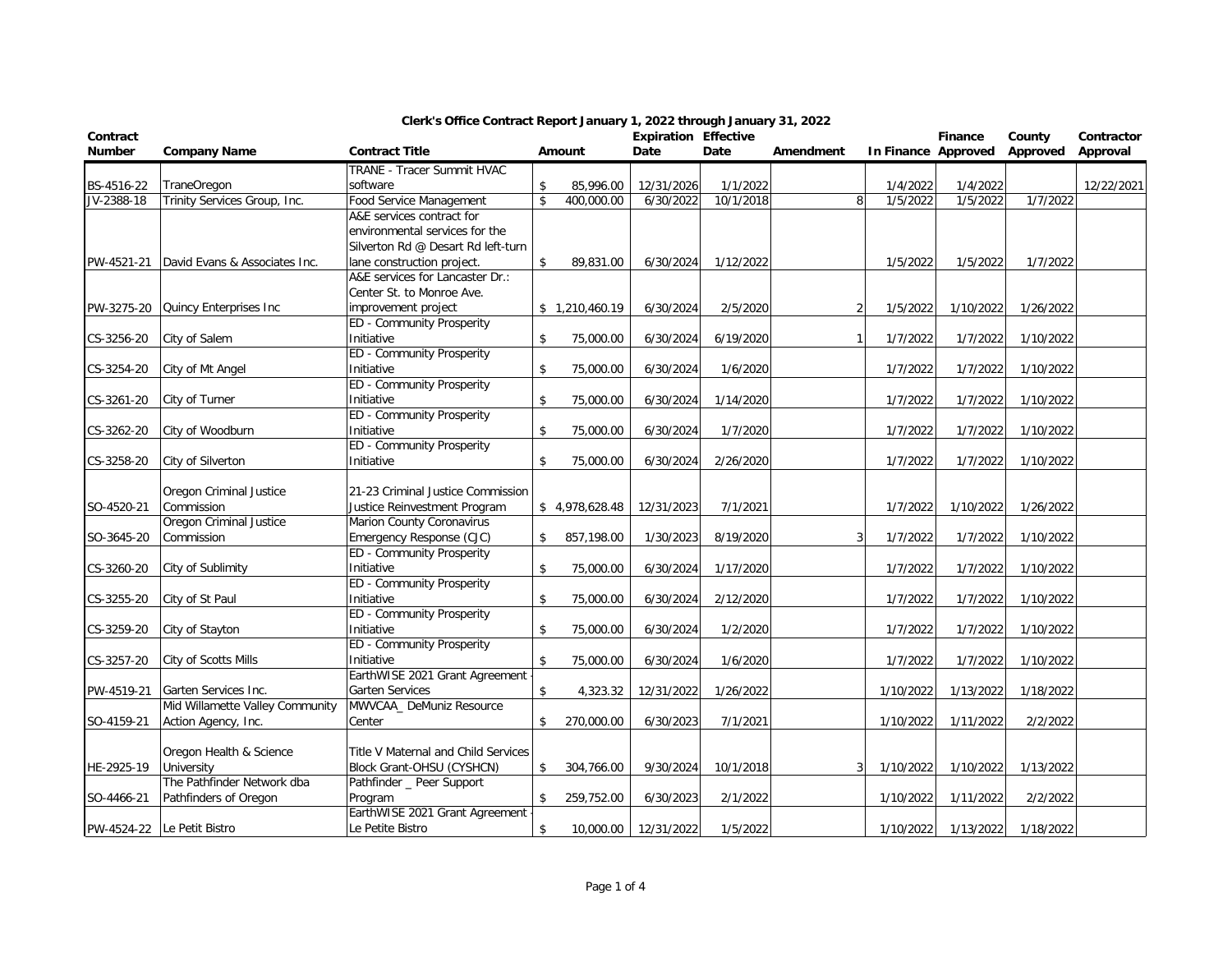| Contract            |                                              |                                       |               |            | <b>Expiration Effective</b> |            |                |                     | Finance   | County    | Contractor |
|---------------------|----------------------------------------------|---------------------------------------|---------------|------------|-----------------------------|------------|----------------|---------------------|-----------|-----------|------------|
| <b>Number</b>       | <b>Company Name</b>                          | <b>Contract Title</b>                 |               | Amount     | Date                        | Date       | Amendment      | In Finance Approved |           | Approved  | Approval   |
|                     |                                              | EarthWISE 2021 Grant Agreement        |               |            |                             |            |                |                     |           |           |            |
| PW-4523-22          | <b>Isaacs Room</b>                           | <b>IKE Box</b>                        | \$            | 10,000.00  | 12/31/2022                  | 1/5/2022   |                | 1/10/2022           | 1/13/2022 | 1/18/2022 |            |
|                     |                                              | EarthWISE 2021 Grant Agreement        |               |            |                             |            |                |                     |           |           |            |
|                     | PW-4527-22 Salem Cloth Project               | Salem Cloth Project                   | $\mathsf{\$}$ | 10,000.00  | 12/31/2022                  | 1/5/2022   |                | 1/10/2022           | 1/13/2022 | 1/18/2022 |            |
|                     |                                              | EarthWISE 2021 Grant Agreement        |               |            |                             |            |                |                     |           |           |            |
|                     | PW-4525-22 Bright Star LLC The               | Manila Fiesta                         | \$            | 10,000.00  | 12/31/2022                  | 1/24/2022  |                | 1/10/2022           | 1/13/2022 | 1/18/2022 |            |
|                     |                                              |                                       |               |            |                             |            |                |                     |           |           |            |
|                     |                                              | EarthWISE 2021 Grant Agreement        |               |            |                             |            |                |                     |           |           |            |
|                     | PW-4528-22 Assistance League of Salem-Keizer | Assistance League of Salem            | \$            | 10,000.00  | 12/31/2022                  | 1/25/2022  |                | 1/10/2022           | 1/13/2022 | 1/18/2022 |            |
|                     |                                              | EarthWISE 2021 Grant Agreement        |               |            |                             |            |                |                     |           |           |            |
| PW-4526-22          | Queen of Peace Catholic Church               | Queen of Peace                        | \$            | 4,882.29   | 12/31/2022                  | 1/5/2022   |                | 1/10/2022           | 1/13/2022 | 1/18/2022 |            |
|                     | <b>Treatment Alternatives for Safe</b>       |                                       |               |            |                             |            |                |                     |           |           |            |
| SO-4456-21          | Communities (TASC)                           | TASC _ Deflection Training            | \$            | 11,812.00  | 2/4/2022                    | 2/1/2022   |                | 1/10/2022           |           |           |            |
| HE-4542-22          | Oregon Judicial Department                   | STAR Court MOU 21-23                  | \$            |            | 6/30/2023                   | 7/1/2021   |                | 1/11/2022           | 1/11/2022 | 1/13/2022 |            |
|                     |                                              | <b>Fostering Attachment Treatment</b> |               |            |                             |            |                |                     |           |           |            |
| HE-4536-22          | Oregon Judicial Department                   | Court (FATC) Coordination             | \$            | 1.00       | 6/30/2023                   | 7/1/2021   |                | 1/11/2022           | 1/11/2022 | 1/13/2022 |            |
|                     |                                              |                                       |               |            |                             |            |                |                     |           |           |            |
|                     |                                              | Susan Couch _ Polygraph services      |               |            |                             |            |                |                     |           |           |            |
| SO-4358-21          |                                              | for Community Corrections             | \$            | 10,000.00  | 6/30/2023                   | 8/1/2021   |                | 1/12/2022           | 1/12/2022 | 1/13/2022 |            |
|                     |                                              | On Call Heating/Ventilation/Air       |               |            |                             |            |                |                     |           |           |            |
| BS-4505-21          |                                              | Conditioning (HVAC) Services          | \$            | 15,000.00  | 1/31/2023                   | 12/30/2021 |                | 1/12/2022           | 1/20/2022 | 1/20/2022 |            |
| CS-4063-21          | Marion County                                | MCRI - MOU                            | $\mathsf{\$}$ |            | 6/30/2026                   | 7/1/2021   |                | 1/12/2022           |           |           |            |
|                     |                                              | Chemeketa Community College           |               |            |                             |            |                |                     |           |           |            |
| SO-4160-21          | Chemeketa Community College                  | SOAR program                          | \$            | 470,484.00 | 6/30/2023                   | 7/1/2021   |                | 1/12/2022           | 1/12/2022 | 1/13/2022 |            |
|                     |                                              | Lease Agreement; Client Respite       |               |            |                             |            |                |                     |           |           |            |
| HE-4529-22          | Bonnie J & Gary G Bradley                    | Housing 1440 Cross Street             | \$            | 25,440.00  | 2/29/2024                   | 3/1/2022   |                | 1/12/2022           | 1/12/2022 | 1/13/2022 |            |
|                     |                                              | A&E Services for the River Rd. S:     |               |            |                             |            |                |                     |           |           |            |
|                     |                                              | Willamette River (Independence)       |               |            |                             |            |                |                     |           |           |            |
| PW-3449-20 Dowl LLC |                                              | Bridge                                | \$            | 948,822.39 | 3/31/2026                   | 6/17/2020  |                | 1/12/2022           | 1/12/2022 | 2/2/2022  |            |
|                     |                                              | University of Southern California     |               |            |                             |            |                |                     |           |           |            |
| HE-4474-21          |                                              | Internship Agreement                  | \$            | $\sim$     | 1/1/2027                    | 1/1/2022   |                | 1/14/2022           | 1/14/2022 | 1/19/2022 |            |
|                     |                                              | Grand Canyon University-              |               |            |                             |            |                |                     |           |           |            |
| HE-4475-21          | <b>Grand Canyon University</b>               | Internship Agreement                  | \$            |            | 12/31/2026                  | 1/1/2022   |                | 1/14/2022           | 1/14/2022 | 1/19/2022 |            |
|                     | Boehringer Ingelheim Animal                  | Dog - Vaccine Discount Agr 2022-      |               |            |                             |            |                |                     |           |           |            |
| CS-4531-22          | Health                                       | 24                                    | $\mathsf{\$}$ | 10,000.00  | 1/31/2024                   | 2/1/2022   |                | 1/14/2022           | 1/14/2022 | 1/14/2022 |            |
|                     |                                              | Job Safety Analysis Consulting        |               |            |                             |            |                |                     |           |           |            |
| PW-3303-20          | Indy Safety Inc                              | Services                              | \$            | 100,000.00 | 3/10/2023                   | 3/10/2020  |                | 1/18/2022           | 1/18/2022 | 1/20/2022 |            |
|                     |                                              | Scale House Window                    |               |            |                             |            |                |                     |           |           |            |
|                     | PW-4092-21 Blue Spruce Builders, Inc.        | Improvements                          | \$            | 99,755.31  | 12/31/2022                  | 5/1/2021   | $\overline{1}$ | 1/18/2022           | 1/18/2022 | 1/20/2022 |            |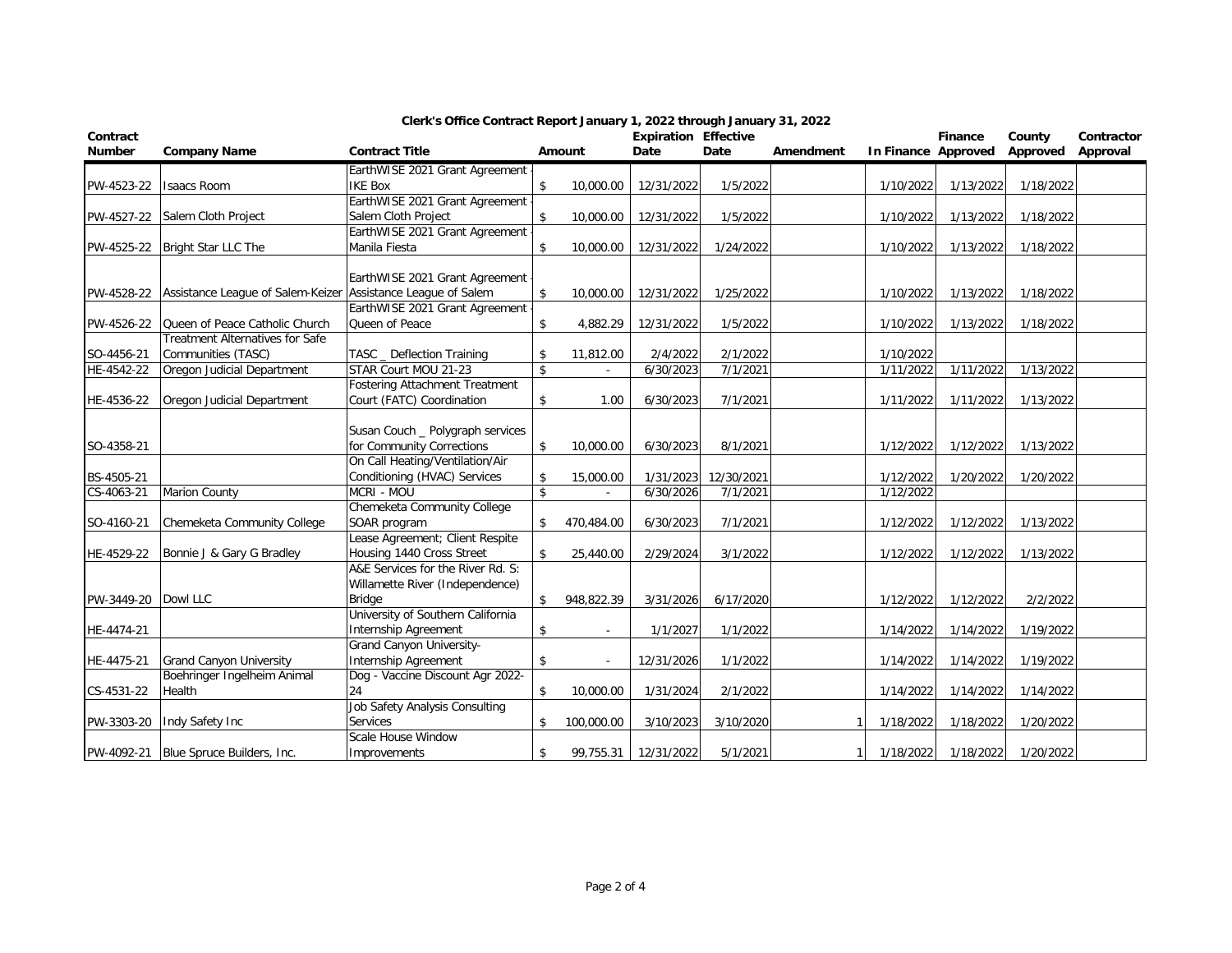| Contract                 |                                                     |                                                     |                     |                 | <b>Expiration Effective</b> |                       |                |                        | <b>Finance</b>      | County    | Contractor |
|--------------------------|-----------------------------------------------------|-----------------------------------------------------|---------------------|-----------------|-----------------------------|-----------------------|----------------|------------------------|---------------------|-----------|------------|
| <b>Number</b>            | <b>Company Name</b>                                 | <b>Contract Title</b>                               |                     | Amount          | Date                        | Date                  | Amendment      |                        | In Finance Approved | Approved  | Approval   |
|                          |                                                     | 2021 Intergovernmental                              |                     |                 |                             |                       |                |                        |                     |           |            |
|                          |                                                     | Agreement (IGA) for the Financing                   |                     |                 |                             |                       |                |                        |                     |           |            |
|                          |                                                     | of Community Mental                                 |                     |                 |                             |                       |                |                        |                     |           |            |
|                          |                                                     | Health, Addiction Treatment,                        |                     |                 |                             |                       |                |                        |                     |           |            |
|                          |                                                     | Recovery, & Prevention, and                         |                     |                 |                             |                       |                |                        |                     |           |            |
|                          |                                                     | Problem Gambling Services with                      |                     |                 |                             |                       |                |                        |                     |           |            |
| HE-3941-21               | Oregon Health Authority                             | the State of Oregon                                 |                     | \$13,582,952.08 | 12/31/2021                  | 1/1/2021              | 6              | 1/19/2022              | 1/19/2022           | 1/24/2022 |            |
|                          |                                                     | 2021 Intergovernmental                              |                     |                 |                             |                       |                |                        |                     |           |            |
|                          |                                                     | Agreement (IGA) for the Financing                   |                     |                 |                             |                       |                |                        |                     |           |            |
|                          |                                                     | of Community Mental<br>Health, Addiction Treatment, |                     |                 |                             |                       |                |                        |                     |           |            |
|                          |                                                     | Recovery, & Prevention, and                         |                     |                 |                             |                       |                |                        |                     |           |            |
|                          |                                                     | Problem Gambling Services with                      |                     |                 |                             |                       |                |                        |                     |           |            |
| HE-3941-21               | Oregon Health Authority                             | the State of Oregon                                 |                     | \$13,582,952.08 | 12/31/2021                  | 1/1/2021              | $\overline{7}$ | 1/19/2022              | 1/19/2022           | 1/24/2022 |            |
|                          |                                                     | Department of Human Services,                       |                     |                 |                             |                       |                |                        |                     |           |            |
| HE-4548-22               | Oregon Health Authority                             | Child Welfare IGA #173612                           | \$                  | 54,850.00       | 6/30/2022                   | 1/1/2022              |                | 1/19/2022              | 1/19/2022           | 1/24/2022 |            |
|                          |                                                     | Mental Health #173144-0 CFAA                        |                     |                 |                             |                       |                |                        |                     |           |            |
| HE-4517-21               | Oregon Health Authority                             | 2022                                                |                     | \$11,958,286.98 | 12/31/2022                  | 1/1/2022              |                | 1/19/2022              |                     |           |            |
|                          |                                                     | Grant FFY-21-HMEP-HAZWOPR to                        |                     |                 |                             |                       |                |                        |                     |           |            |
|                          |                                                     | fund Hazardous Waste Operations                     |                     |                 |                             |                       |                |                        |                     |           |            |
|                          |                                                     | and Emergency Response                              |                     |                 |                             |                       |                |                        |                     |           |            |
| PW-4546-22               | Oregon State Police                                 | (HAZWOPER) training                                 | \$                  | 9,000.00        | 9/16/2022                   | 1/21/2022             |                | 1/19/2022              | 1/19/2022           | 1/24/2022 |            |
|                          |                                                     |                                                     |                     |                 |                             |                       |                |                        |                     |           |            |
| HE-4508-21               | PacificSource Community Solutions His Place Funding |                                                     | \$                  | 500,000.00      |                             | 11/23/2022 11/22/2021 |                | 1/19/2022              |                     |           |            |
|                          |                                                     | Emergency Vaccine Storage IGA                       |                     |                 |                             |                       |                |                        |                     |           |            |
| HE-1593-17               | Oregon Youth Authority                              | #13820                                              | \$                  |                 | 3/31/2027                   | 7/1/2017              | $\mathbf{1}$   | 1/20/2022              | 1/21/2022           | 1/21/2022 |            |
| PW-3291-20               | <b>ADCOMM Engineering LLC</b>                       | Radio Communications Consulting<br><b>Services</b>  |                     | \$1,107,650.00  | 12/31/2023                  | 5/7/2020              | 2              | 1/20/2022              |                     |           |            |
|                          |                                                     | EarthWISE 2021 Grant Agreement                      |                     |                 |                             |                       |                |                        |                     |           |            |
| PW-4554-22               |                                                     | Sparrow Furniture                                   | \$                  | 10,000.00       | 12/31/2022                  | 1/25/2022             |                | 1/24/2022              |                     |           |            |
|                          | United Way of Mid-Willamette                        | EarthWISE 2021 Grant Agreement                      |                     |                 |                             |                       |                |                        |                     |           |            |
| PW-4553-22               | Valley                                              | United Way                                          | $\mathsf{\$}$       | 10,000.00       | 12/31/2022                  | 2/1/2022              |                | 1/24/2022              |                     |           |            |
|                          |                                                     | EarthWISE 2021 Grant Agreement                      |                     |                 |                             |                       |                |                        |                     |           |            |
| PW-4555-22               | Salem Harvest                                       | Salem Harvest                                       | \$                  | 10,000.00       | 12/31/2022                  | 2/2/2022              |                | 1/24/2022              | 1/27/2022           | 1/27/2022 |            |
|                          |                                                     | EarthWISE 2021 Grant Agreement                      |                     |                 |                             |                       |                |                        |                     |           |            |
| PW-4550-22               | Capaces Leadership Institute                        | CAPACES                                             | \$                  | 10,000.00       | 12/31/2022                  | 1/25/2022             |                | 1/24/2022              |                     |           |            |
|                          | Oregon Department of Human                          | IGA 156197-0 DHS Child Care                         |                     |                 |                             |                       |                |                        |                     |           |            |
| HE-1961-18               | Services                                            | Services                                            | \$                  | 31,500.00       | 6/30/2023                   | 1/1/2018              | 4              | 1/26/2022              | 1/26/2022           | 1/28/2022 |            |
| JV-4532-21               | Justice Benefits, Inc.                              | Title IV-E Claiming Services                        | \$                  | 600,000.00      | 1/31/2025                   | 2/1/2022              |                | 1/26/2022              |                     |           |            |
|                          |                                                     | #14831 Expunction of Juvenile                       |                     |                 |                             |                       |                |                        |                     |           |            |
| JV-4540-22               | Oregon Youth Authority                              | Records                                             | \$                  | 270,056.50      | 1/1/2024                    | 1/2/2022              |                | 1/26/2022              |                     |           |            |
|                          | Woodburn Ambulance Service,                         | Oregon Immunization Program                         |                     |                 |                             |                       |                |                        |                     |           |            |
| HE-3703-20<br>JV-4539-22 | Inc.                                                | during COVID-19 pandemic                            | \$<br>$\mathsf{\$}$ | 450,000.00      | 12/31/2022                  | 10/1/2020<br>4/3/2022 | 3              | 1/26/2022<br>1/26/2022 |                     |           |            |
|                          | Morse Watchmans Inc                                 | Watchman Wands Service                              |                     | 942.00          | 4/2/2023                    |                       |                |                        |                     |           |            |

## **Clerk's Office Contract Report January 1, 2022 through January 31, 2022**